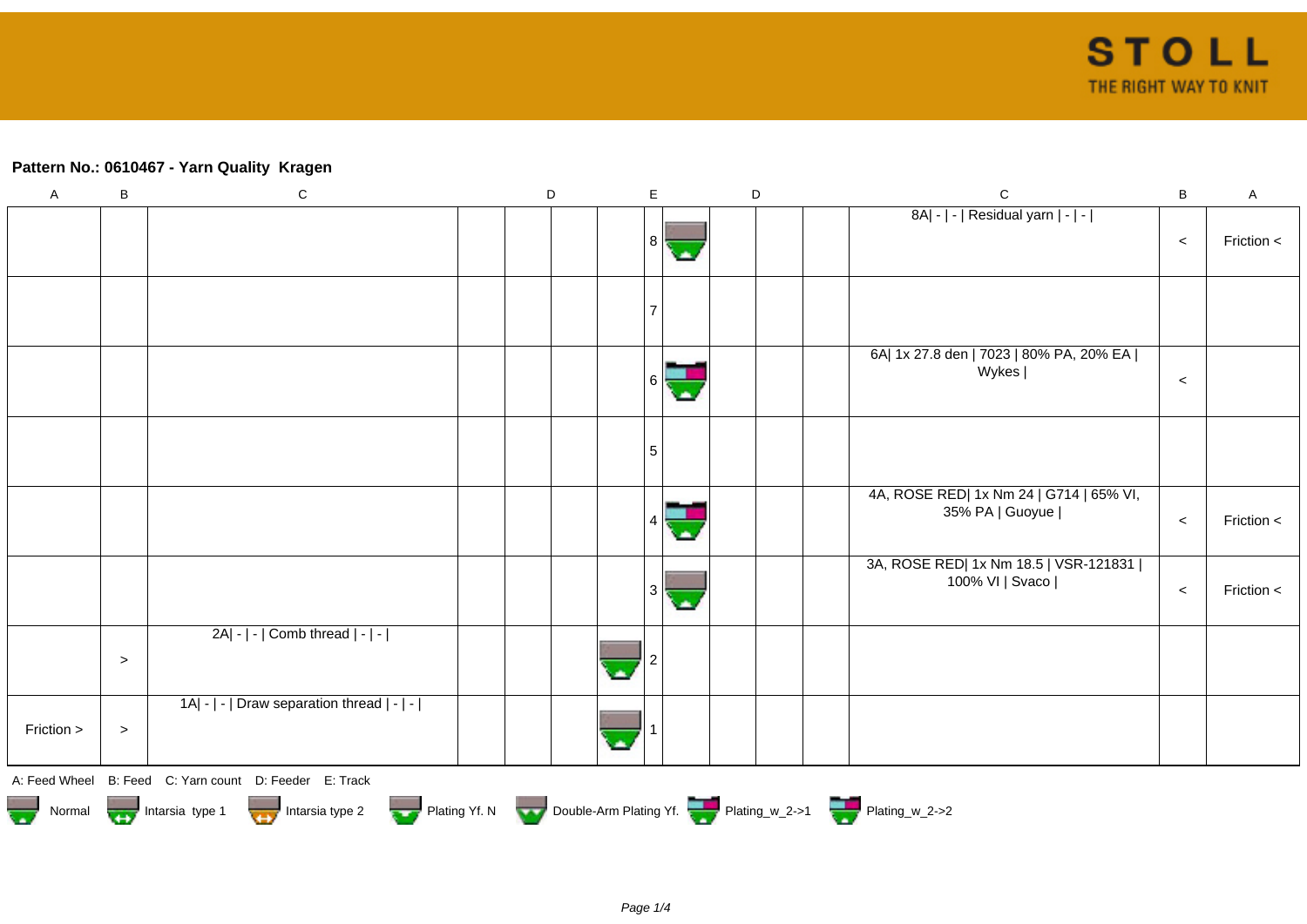## **Pattern No.: 0610467 - Yarn Quality Zutaten**

| $\mathsf A$ | B         | ${\bf C}$                                                                                                                                      | $\mathsf D$ | $\mathsf E$ | $\mathsf D$ | $\mathsf C$                                                | $\sf B$ | $\mathsf{A}$ |
|-------------|-----------|------------------------------------------------------------------------------------------------------------------------------------------------|-------------|-------------|-------------|------------------------------------------------------------|---------|--------------|
|             |           |                                                                                                                                                |             | 81          |             | 8A  -   -   Residual yarn   -   -                          | $\,<$   | Friction <   |
|             |           |                                                                                                                                                |             |             |             |                                                            |         |              |
|             |           |                                                                                                                                                |             | 6           |             |                                                            |         |              |
|             |           |                                                                                                                                                |             | 5           |             |                                                            |         |              |
|             |           |                                                                                                                                                |             | 4           |             |                                                            |         |              |
|             |           |                                                                                                                                                |             |             |             | 3A, ROSE RED  1x Nm 18.5   VSR-121831  <br>100% VI   Svaco | $\,<$   | Friction $<$ |
|             | $\, > \,$ | 2A  -   -   Comb thread   -   -                                                                                                                |             |             |             |                                                            |         |              |
| Friction >  | $\, >$    | 1A  -   -   Draw separation thread   -   -                                                                                                     |             |             |             |                                                            |         |              |
|             |           | A: Feed Wheel B: Feed C: Yarn count D: Feeder E: Track<br>Normal Montain Strategy Intarsia type 2 but are Plating Yf. N Double-Arm Plating Yf. |             |             |             |                                                            |         |              |
|             |           |                                                                                                                                                |             |             |             |                                                            |         |              |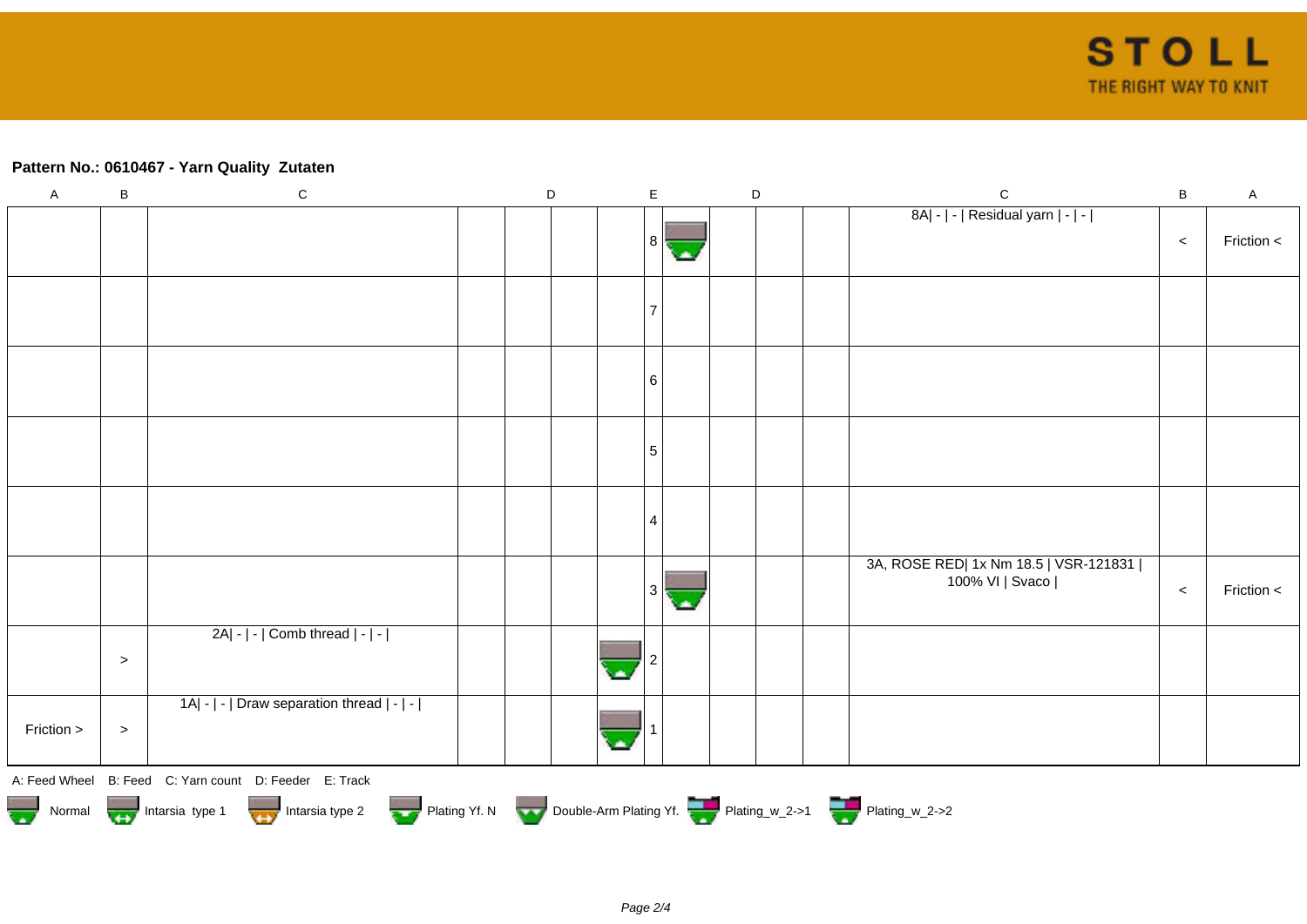## **Pattern No.: 0610467 - Yarn Quality Leibteil(e)**

| $\mathsf A$ | В      | ${\bf C}$                                                                                                                                            | D | E |    | D |  | $\mathsf C$                                                                   | $\, {\bf B}$ | $\mathsf{A}$ |
|-------------|--------|------------------------------------------------------------------------------------------------------------------------------------------------------|---|---|----|---|--|-------------------------------------------------------------------------------|--------------|--------------|
|             |        |                                                                                                                                                      |   | 8 | С. |   |  | 8A  -   -   Residual yarn   -   -                                             | $\,<\,$      | Friction <   |
|             |        |                                                                                                                                                      |   |   |    |   |  |                                                                               |              |              |
|             |        |                                                                                                                                                      |   | 6 |    |   |  |                                                                               |              |              |
| Friction >  | $\, >$ | 5A, LIMA BEAN  1x Ne 32/2   Modal/Cotton  <br>50% CO, 50% MD   Qiaotaixing                                                                           |   |   |    |   |  |                                                                               |              |              |
|             |        |                                                                                                                                                      |   |   |    |   |  | 4A, BRIGHT WHITE  1x Ne 32/2   Modal/Cotton<br>  50% CO, 50% MD   Qiaotaixing | $\prec$      | Friction <   |
|             |        |                                                                                                                                                      |   | 3 | ٠  |   |  | 3A, ROSE RED  1x Nm 18.5   VSR-121831  <br>100% VI   Svaco                    | $\,<$        | Friction <   |
|             | $\geq$ | $2A - $ - $ $ Comb thread $ - $ - $ $                                                                                                                |   |   |    |   |  |                                                                               |              |              |
| Friction >  | $\,>$  | 1A  -   -   Draw separation thread   -   -                                                                                                           |   |   |    |   |  |                                                                               |              |              |
|             |        | A: Feed Wheel B: Feed C: Yarn count D: Feeder E: Track<br>Normal Intarsia type 1 Intarsia type 2 Plating Yf. N Double-Arm Plating Yf. Thating_w_2->1 |   |   |    |   |  |                                                                               |              |              |